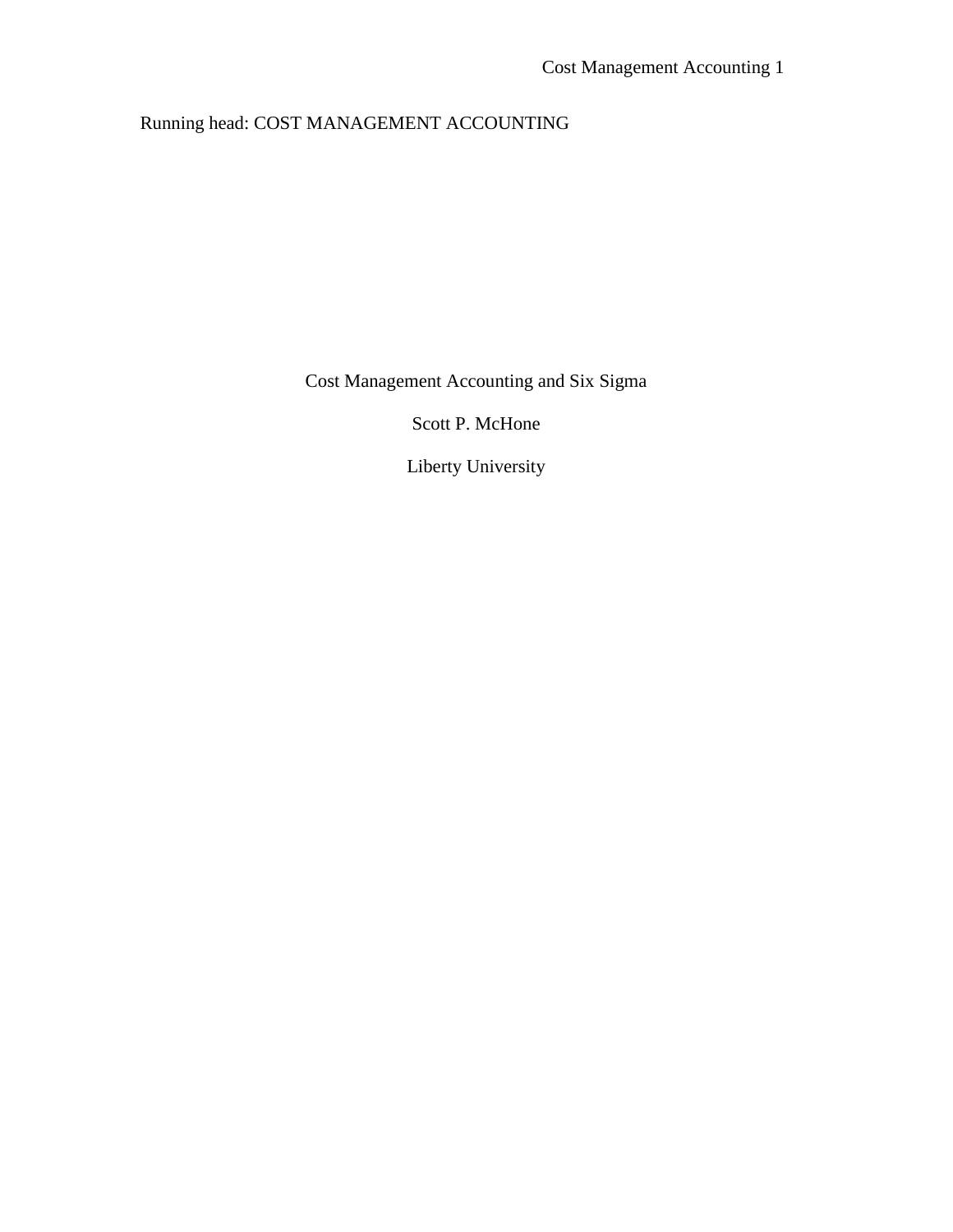## Abstract

Recently the concepts of productivity tools and related accounting and scorekeeping were brought to my attention as a result of conversations I had with a new client. This client is a consultant who specializes in these areas. I found the conversation intriguing. The more we discussed lean programs and Six Sigma organizational structures, the more my desire to learn these principles increased. I wanted to learn what I currently did not understand.

My first impression of lean programs, Six Sigma organization structures, and other related topics was that these apply to manufacturing industries only. As these principles were initially developed from this industry, the application can and should be made to the service industries along with other industry segments. Upon discovery of this, my desire to understand the principles of cost management accounting reached beyond pure attainment of knowledge. What if I could apply these principles to my clients that are outside of manufacturing? What if I could apply these principles to my accounting practice? The application possibilities now seemed endless.

Out of curiosity I asked one of my manufacturing clients if he had ever heard of lean, Six Sigma, or even the theory of constraints. To my surprise he had not. Please understand that this manufacturing client is of medium size and very sophisticated with robotics. They machine replacement parts for mechanical devices that are predominantly used in the oilfield and agriculture industries.

The purpose of this paper is to gain an understanding through research of Six Sigma along with a basic understanding of other related topics.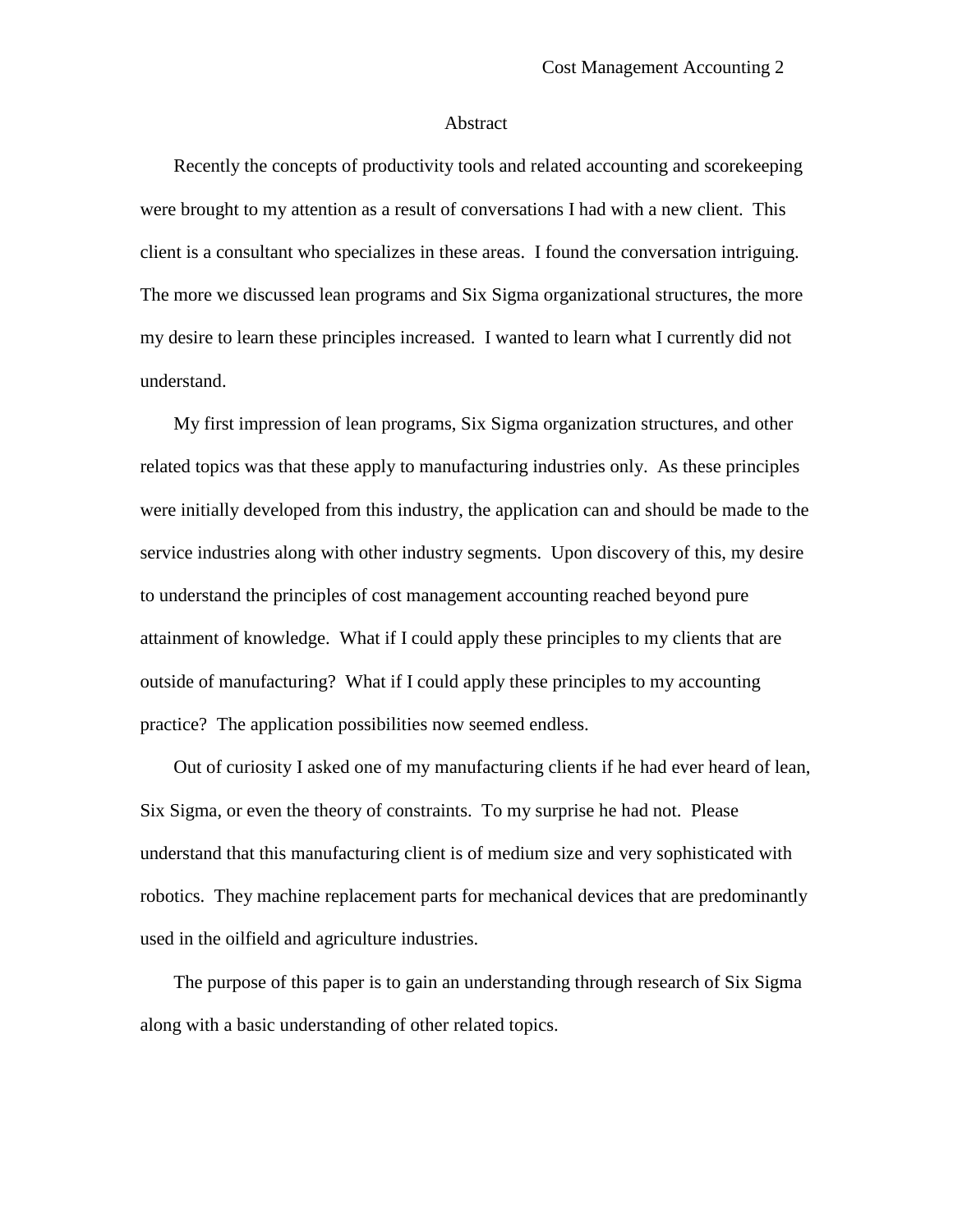## Cost Management Accounting and Six Sigma

"Cost management techniques and accounting principles used in the 1950s and 1960s have not changed dramatically in their ability to help in managing the development and innovation in productivity and business philosophy." (Northrup, 2004, p. 2) The accounting we use today is very similar to that which we used over the last 50 years, but management philosophies over the last two decades or so have changed. If we look at production since 1950 we will find that it continually declined until about 1975. After 1975, US manufacturing companies developed innovations and started to implement change. Since 1975 these companies have learned new ways to manufacture products and have seen a steady increase in productivity. Unfortunately the way we account for and measure these activities has not changed much, and this, in part, is where the problem rests.

"The 1950s and 1960s were a total cost world." (Northrup, 2004, p. 2) Production as a cost driver, and efficiency and full utilization, were main focal points, not the quality or value of a product. Managers focused on the numbers that were reflected with traditional cost accounting methods.

"Cost management tools of the 1960s and 1970s were characterized by standard cost systems and variance analysis from standard and budget." (Northrup, 2004, p. 3) Process costs were used for allocations of overhead to determine profit by product and by customer. Forecasts and budgets were used for allocation of overhead to product cost, based on direct labor hours as the allocation basis. Costs were measured by cost centers, with the focus on whether the plant facility was being fully utilized.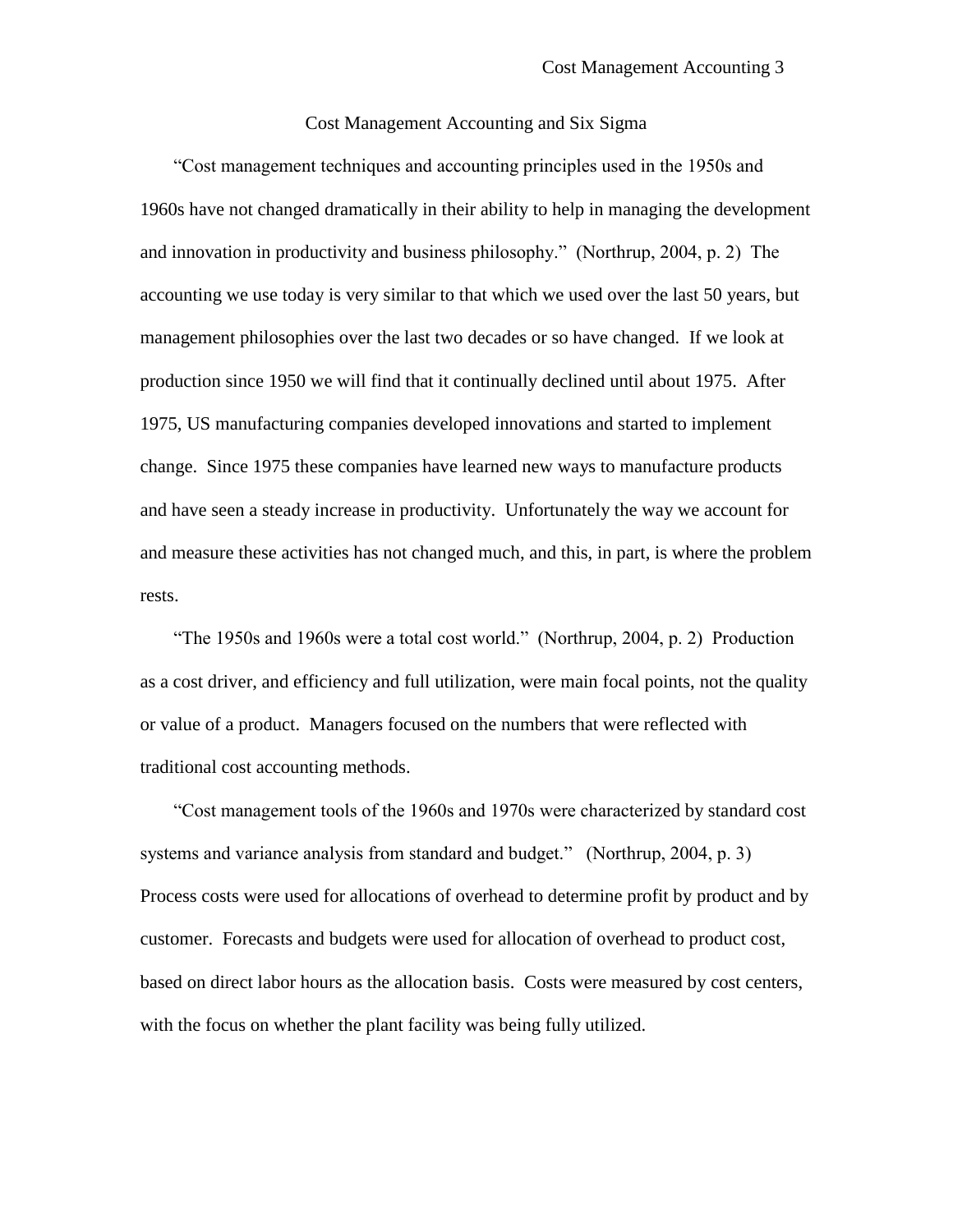The 1970s brought changes. The Japanese utilized the teachings of W. Edwards Deming from Philadelphia to retool their processes. "Deming was a statistician who started working with the Japanese in 1951 to rebuild Japan after World War II. He taught the Japanese to build and export quality, in the form of product for exporting, in turn for receiving food." (Northrup, 2004, pp. 4-5) As a result of the 1970s, Japan focused on improving manufacturing processes and developed total quality control and the concepts symbolized by the Toyota Production System that elevated Japan to industrial prominence.

During this period of innovation, we started to see total quality control, just in time (JIT), and kanban being utilized. Total preventive maintenance, supplier partnerships, and quality function development started showing up in some of the more progressive companies. The Japanese showed us the effectiveness of employee involvement, crosscareering, and visual management. Target costing became an effective competitive weapon, which was another innovation learned from the Japanese. (Northrup, 2004, p. 4)

It was not until 1980 that the United States industrial leaders learned Mr. Deming's principles and philosophies. From Mr. Deming's book "Out of the Crisis" seven deadly diseases are:

- · Lack of constancy of purpose
- · Emphasis on short-term profits
- · Evaluation of performance, merit rating, or annual review (Dr. Deming suggested that "management by fear" is a better name)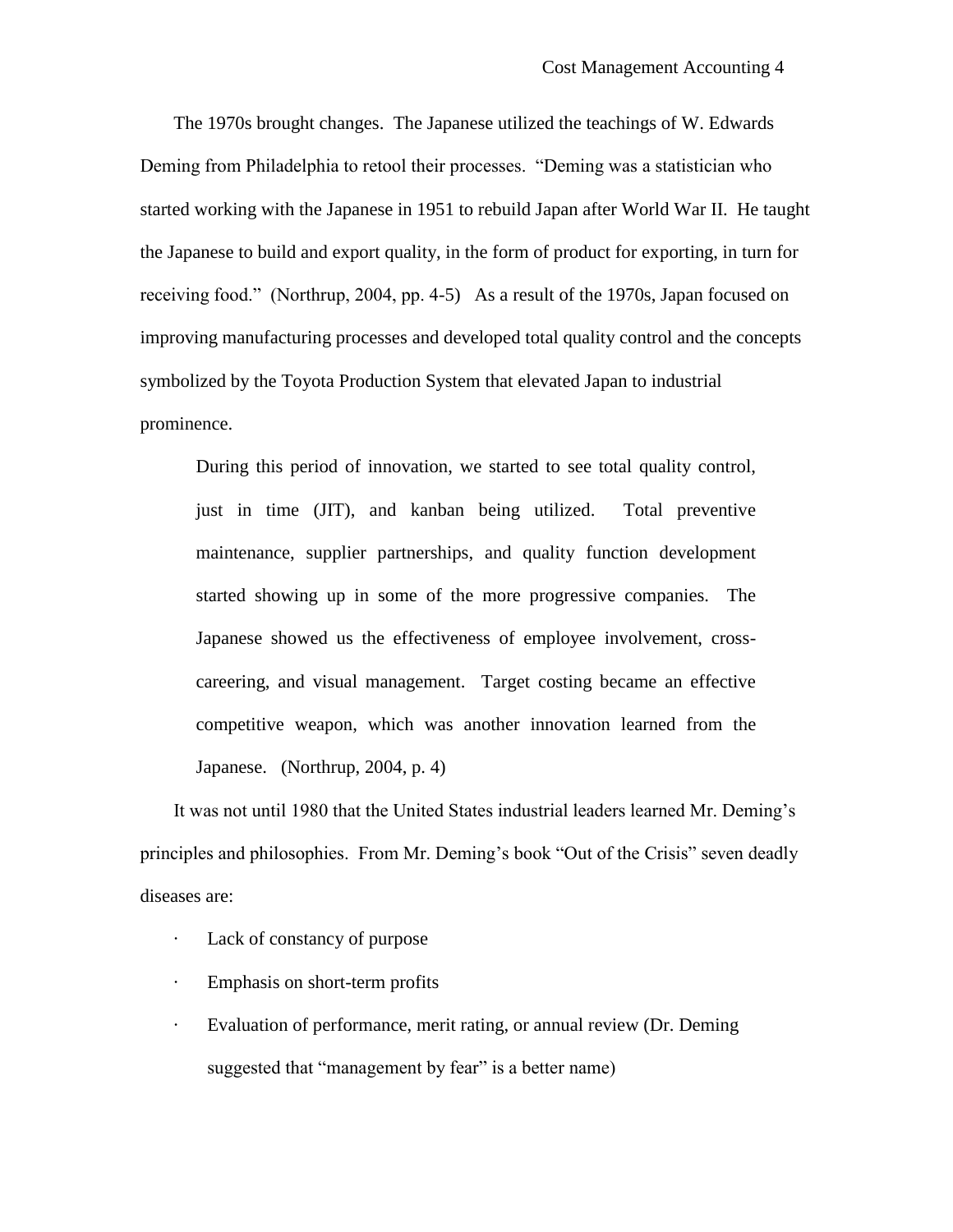- · Mobility of top management
- · Running a company on visible figures alone ("counting the money")
- · Excessive medical costs healthcare
- · Excessive costs of warranty, fueled by lawyers who work on contingency fees (Northrup, 2004, pp. 5-6)
- Mr. Deming focuses on fourteen points for proper management:
	- · Constancy of purpose
	- · Adopt the philosophy
	- · Don't rely on mass inspection
	- · Don't award business on price
	- · Constant improvement
	- · Training
	- · Leadership
	- · Drive out fear
	- · Break down barriers
	- · Eliminate slogans and exhortations (warnings)
	- · Eliminate quotas
	- · Pride of workmanship
	- · Education and retraining
	- · Plan of action
		- (Northrup, 2004, p. 6)

As a result of Mr. Deming's work, the 1980s brought a series of innovations for manufacturing and assembly. Some of the key principles developed by companies are: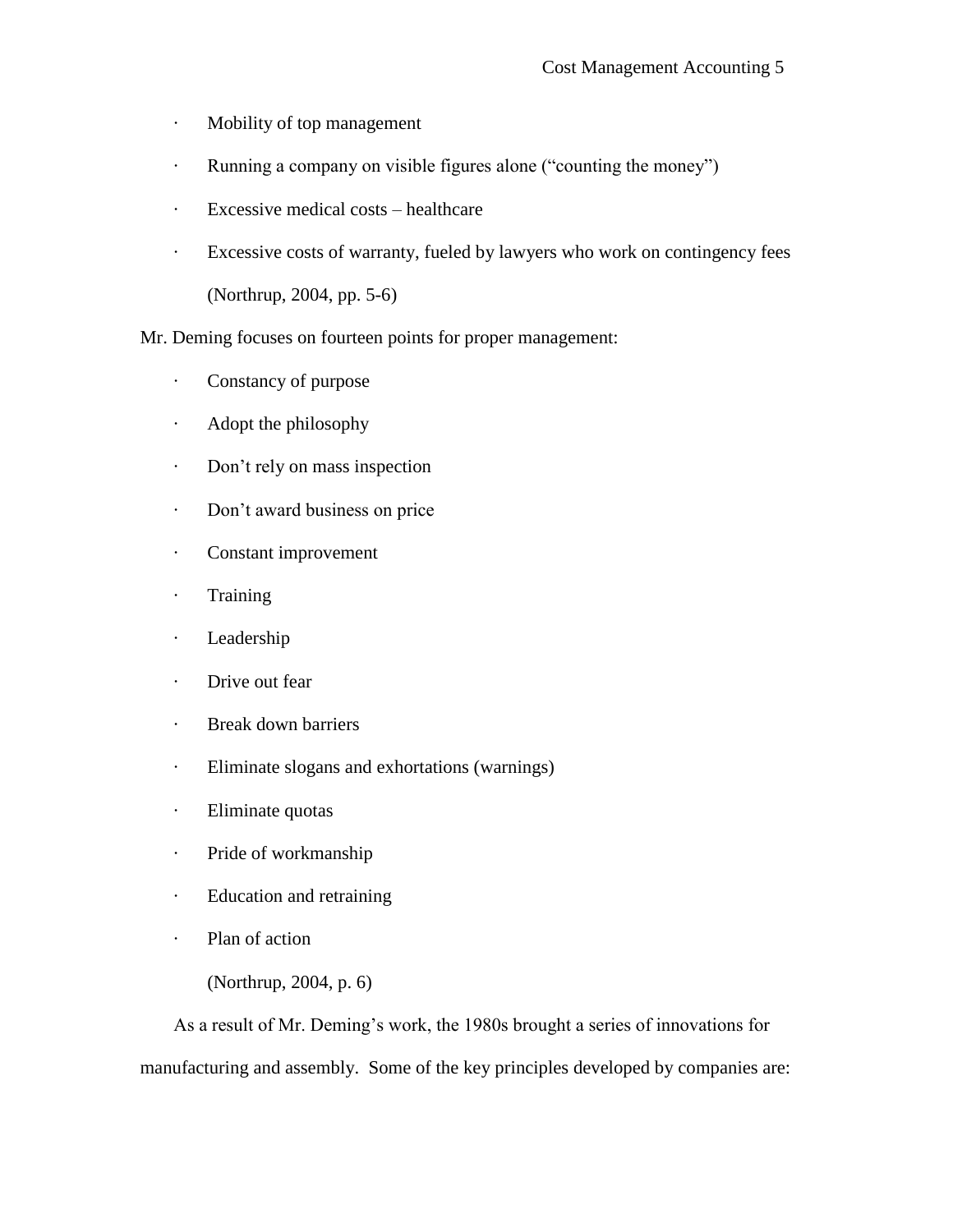- · Benchmarking
- · Cost of quality
- · Point-of-sale technology
- · Electronic data interchange
- · Quick-response linkages to retailers
- · Reengineering
- · Digital design
- · Rapid prototyping
- · Cross-docking
- · Activity-based costing and activity-based management
- · Irrelevance of historically based cost management and the use of only generally

accepted accounting principles to help manage and operate business

· Total quality management

Summarized from (Northrup, 2004, p. 6)

Two leaders in the late 1980s and early 1990s were Joseph M. Juran and Philip Crosby. They believed that "emphasis on quality was a necessity for doing business in a competitive world market. This led to the establishment of the Malcolm Baldrige National Quality Award in 1987. The award recognizes organizations in the United States for their achievements in quality and performance excellences." (Northrup, 2004,

p. 7)

"The Juran Trilogy included:

- · Quality planning
- · Quality control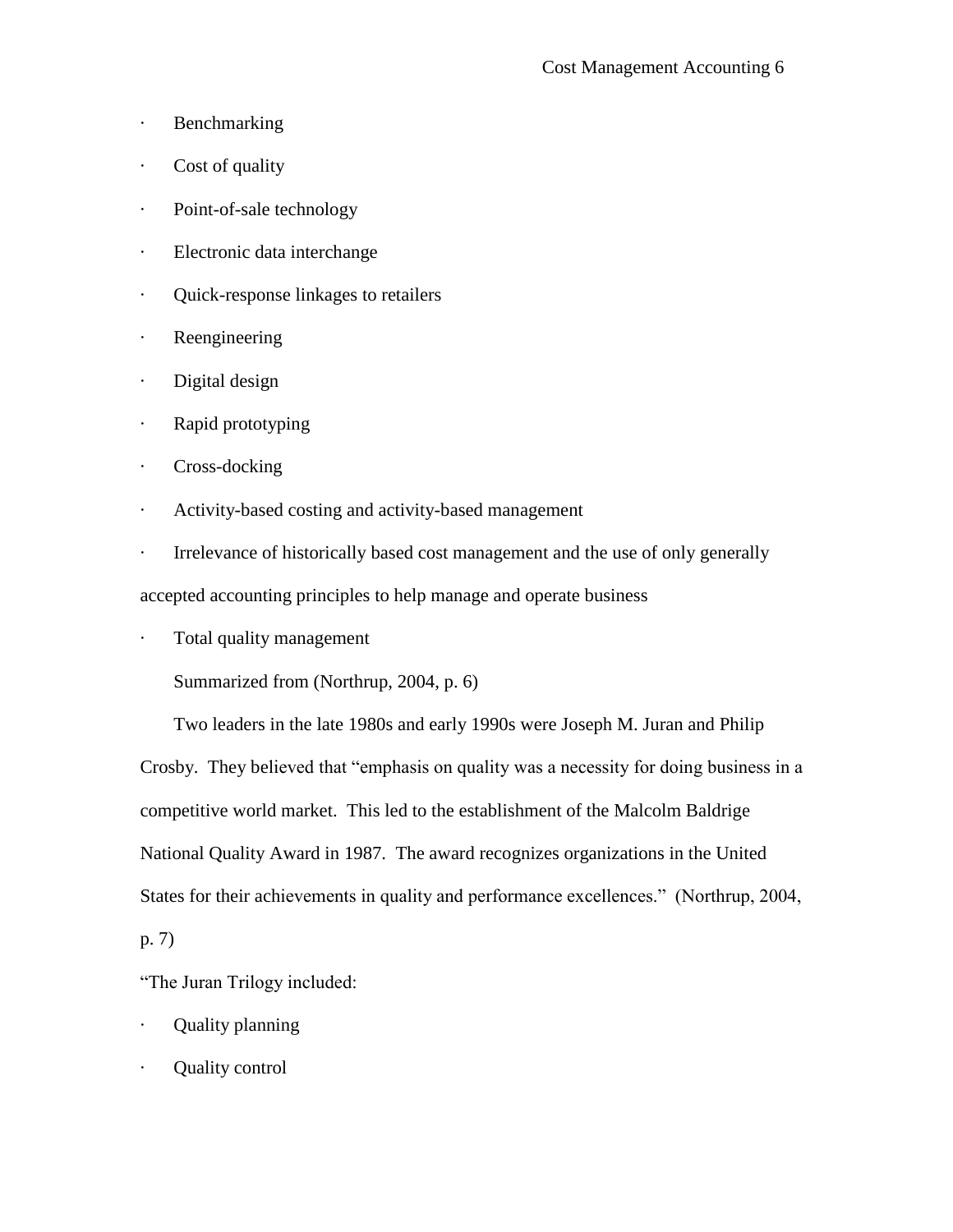- · Quality improvement"
- (Northrup, 2004, p. 7)

Philip Crosby developed his "14 Quality Steps" which are a major part of quality

management. These steps are:

- · Management commitment
- · Quality improvement teams
- · Quality measurement
- · Cost of quality evaluation
- · Quality awareness
- · Corrective action
- · Zero defects committee
- · Supervisor training
- · Zero defects day
- · Goal setting
- · Error cause removal
- · Recognition
- · Quality councils
- · Do it over again
	- (Northrup, 2004, p. 7)

During the 1980s and the 1990s one of the largest hurdles management had to overcome was the shortcomings of traditional cost accounting methods that were developed in the 1960s. These methods and systems were based on traditional GAAP.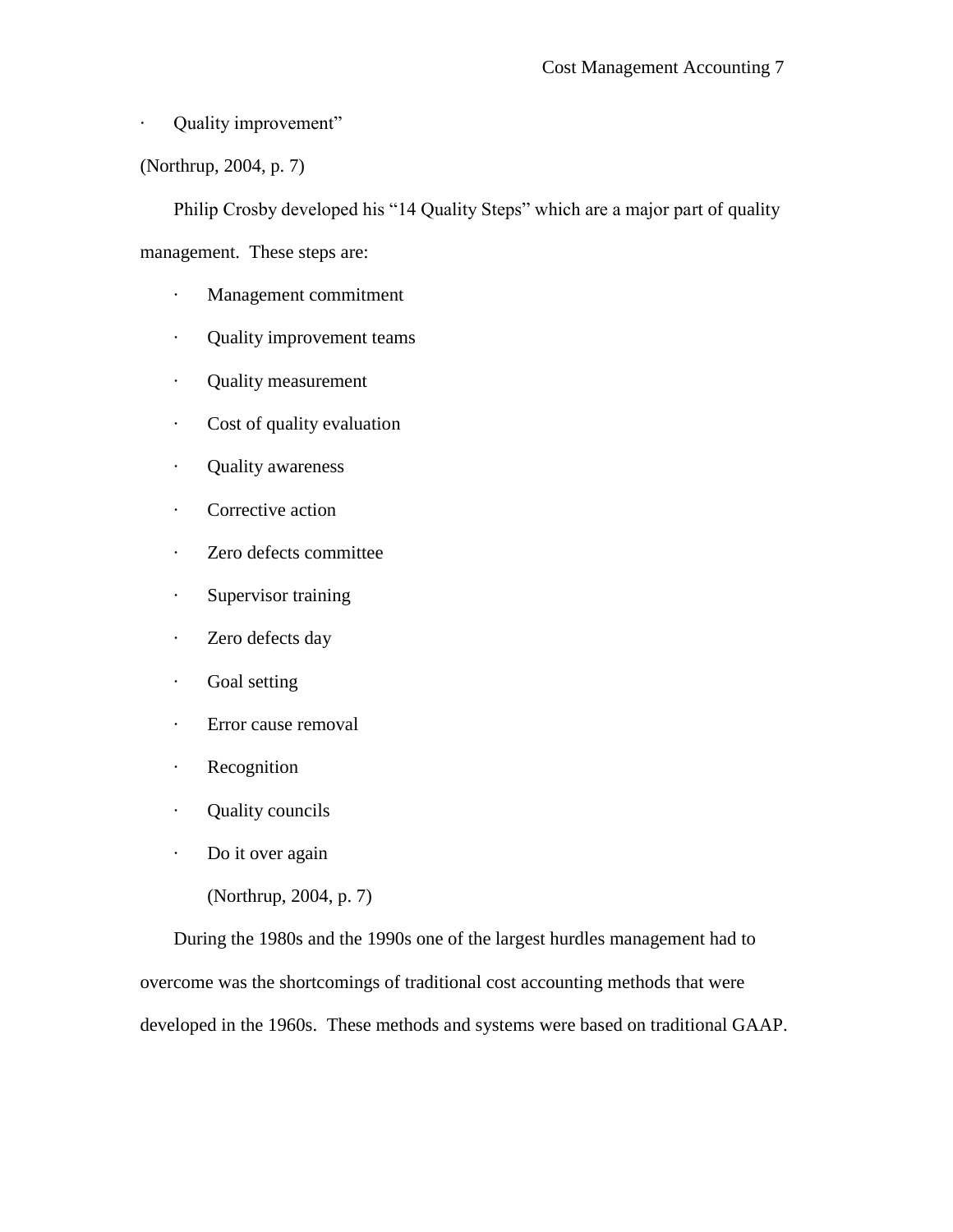Two methods that were developed to overcome this were activity-based costing and the balanced scorecard.

One of the most important examples of productivity and quality control was Toyota in the 1980s. Japan had opened its door to outside consultants. The Toyota Company had taken the information from the consultants and gone to a higher level. With the implementation of lean, kanban, takt time, Just in Time, and other methods, the most important thing Toyota was able to achieve was communication at all levels within the company. The use of visual displays depicting the current operation of the manufacturing plant, coupled with one-piece flow, was also of extreme value.

Today management is looking for other methods that will help with the problem of using GAAP based methods to measure production issues. Though GAAP is helpful for producing traditional financial statements, it does not by itself help management make the most effective use of company resources. Some of the new methods are customer relationship management, and business intelligence systems used in conjunction with enterprise resource planning.

The future will require a cost management accounting process that is capable of creating short-term profitability in addition to the creation and building of long-term success and creating value for the customers and the company. For all the tools available to work with, we need to provide time for proper education and training throughout the organization so that they may integrate.

Now that we have a brief history and understanding of accounting and the evolution of cost management accounting, let us proceed to discuss and research Six Sigma.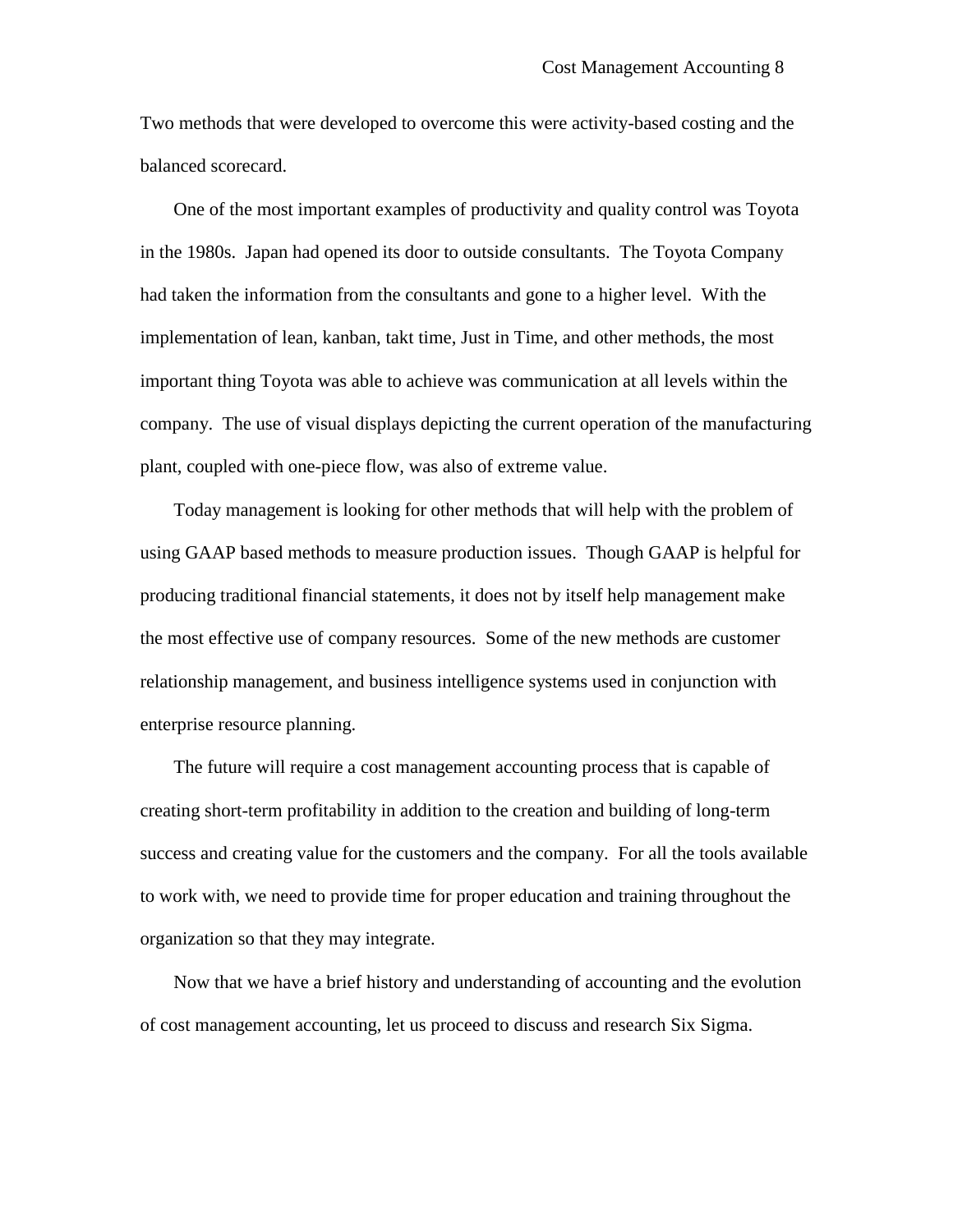What is Six Sigma? If Six Sigma is so great, where has it been hiding all these years? Like most great inventions, Six Sigma is not all new. It combines some of the best techniques of the past with recent breakthroughs in management thinking and plain old common sense. For example, balanced scorecards are a relatively recent addition to management practices, while many of the statistical measurement tools used in Six Sigma have been around since the 1940s and earlier. Organizations are now realizing how important Six Sigma is.

In the past decade most United States universities implemented the Total Quality Management (TQM) and Continuous Improvement (CI) approach to quality assurance instead of addressing the key issues of quality, productivity, cost and profitability, using Six Sigma approach and has been continuously losing productivity and expecting government subsidies for its survival. It is imperative that they take a good look at Six Sigma approach and incorporate it into their strategic planning process. (Bandyopadhyay, 2007, p. 806)

Scholars and practitioners have expressed varying views on the relationship between total quality management (TQM) and Six Sigma. Pande et al. (2000) concluded that Six Sigma can overcome many of the pitfalls encountered in the implementation of TQM and that Six Sigma's expansion thus heralds a 'rebirth' of the quality movement. (Yang, 2007, p. 654)

The term Six Sigma is a reference to a particular goal of reducing defects to near zero. Sigma is the Greek letter statisticians use to represent the state deviation of a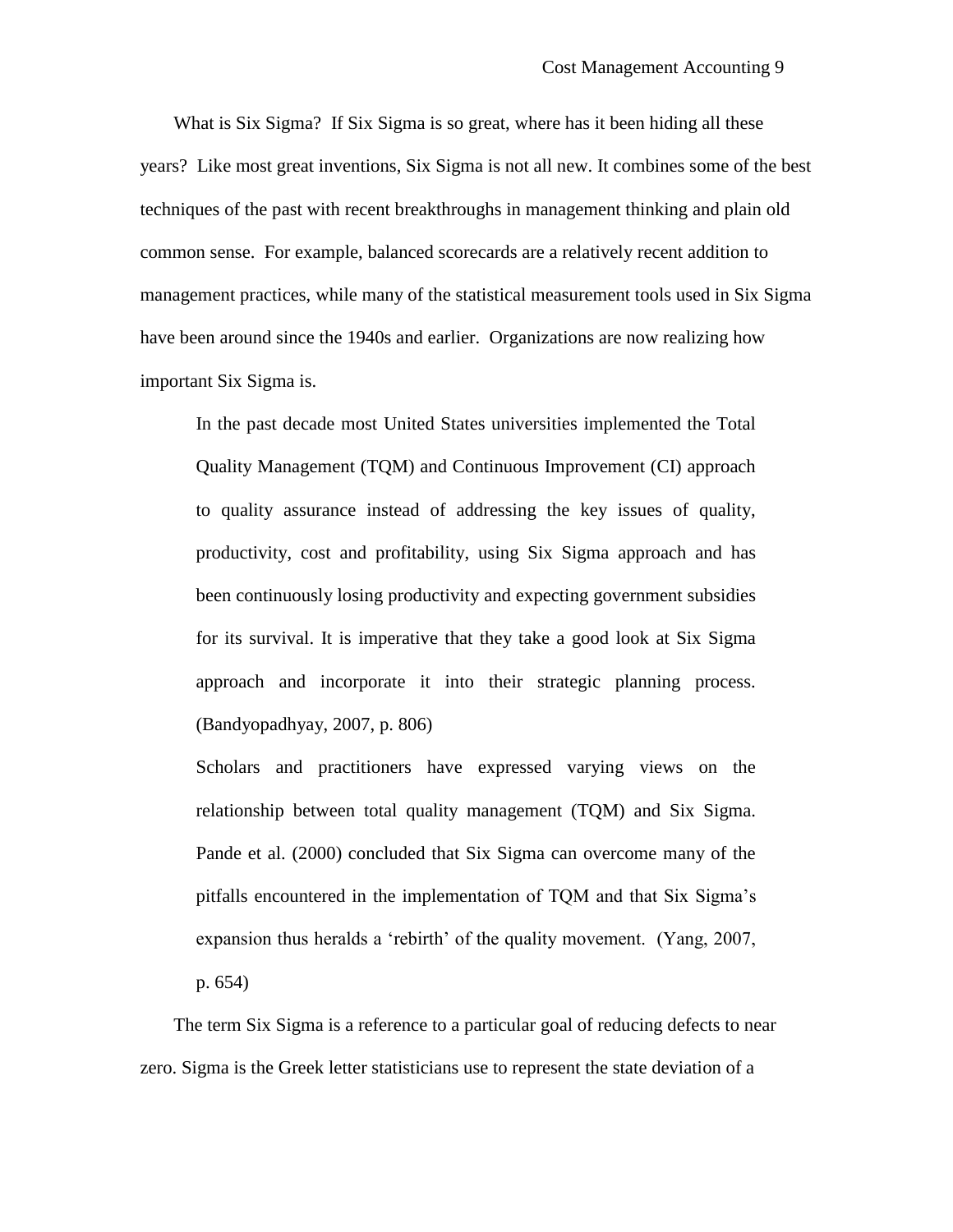population. The Sigma or standard deviation tells you how much variability there is within a group of items or of the population. The more variation there is, the bigger the standard deviation. In statistical terms, the purpose of Six Sigma is to reduce variation to achieve very small standard deviations so that almost all of your products or services meet or exceed customer expectations.

Achieving Six Sigma means your processes are delivering only 3.4 defects per million opportunities - in other words, there are very few defects. Six Sigma is a philosophy involving a goal that everything should be as perfect as practically possible. Six Sigma is a methodology. Six Sigma is a symbol of quality. In Six Sigma, variation is the enemy.

Six Sigma methodology uses statistical tools to identify the final few factors, the factors that matter most for improving the quality of processes and generating bottomline results. Six Sigma consists of five phases. Define the projects, the goals and the deliverables to customers. Measure the current performance of the process. Analyze and determine the root causes of the defects. Improve the process to eliminate defects. Control the performance of the process. This process of analysis is called DMAIC (define, measure, analyze, improve, control).

Six Sigma is the most effective problem-solving methodology available for improving business and organizational performance. "Companies have shown that they can attain dramatic results by applying Six Sigma methods toward the improvement of process quality. This is because the Six Sigma method requires that practitioners measure and analyze their processes." (Weinstein, 2008, p. 234) "Six Sigma has provided a framework for using data to evaluate producibility." (Rumpf,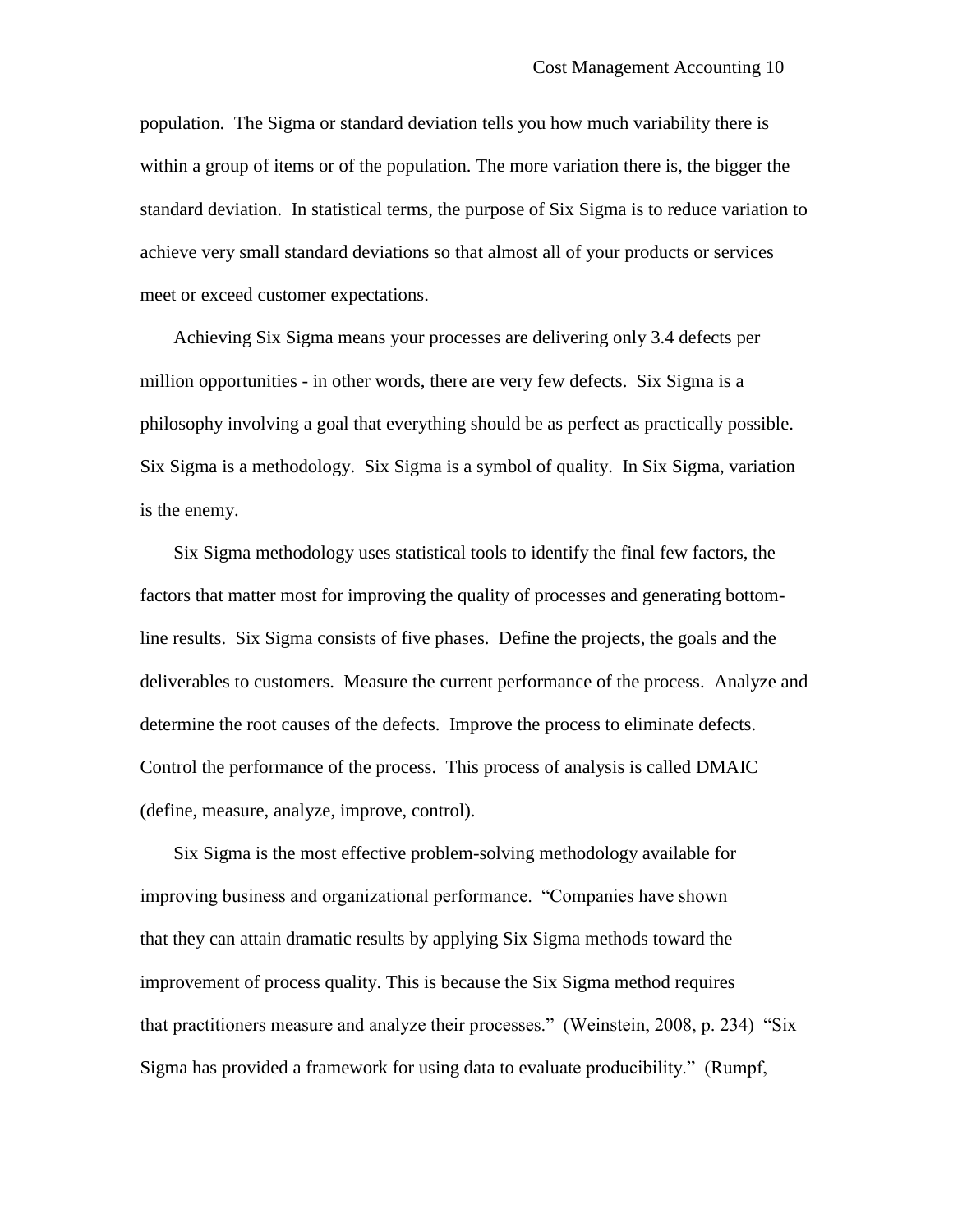2007, p. 173) A Six Sigma improvement occurs when the key outcomes of a business or work process are improved dramatically, often by 70% or more.

A Six Sigma organization uses Six Sigma methods and tools to improve performance.

The Six Sigma approach to managing is all about identifying what is known and not known about the various processes that a company relies upon to conduct its business, and then taking action in the form of problem solving teams working on projects in targeted areas, to reduce the errors and rework within these processes — errors that cost time, money, opportunities, and customers. (Hsieh, 2007, p. 1)

"The six sigma approach has been increasingly adopted worldwide in the manufacturing sector in order to enhance the productivity and quality performance and to make the process robust to quality variations." (Anand, 2007, p. 2365) Outcomes of Six Sigma are lower costs, revenue growth, improved customer satisfaction, increased capacity and capability, reduced complexity, lower cycle time, and minimal defects and errors.

Every mistake an organization or person makes ultimately has a cost. It can be a lost customer, the need to do a certain task over again, a part that has to be replaced, time or material wasted, efficiency loss, or productivity squandered. In fact, waste and mistakes cost many organizations as much as 20 to 30% of the revenue. That's a shocking number. Imagine throwing 20 to 30% of your money away in the garbage every time you cash a check. It seems ludicrous, but that's what many organizations do. "Today, organisations that don't take quality seriously simply won't survive." (Herbert, 2008, p. 52)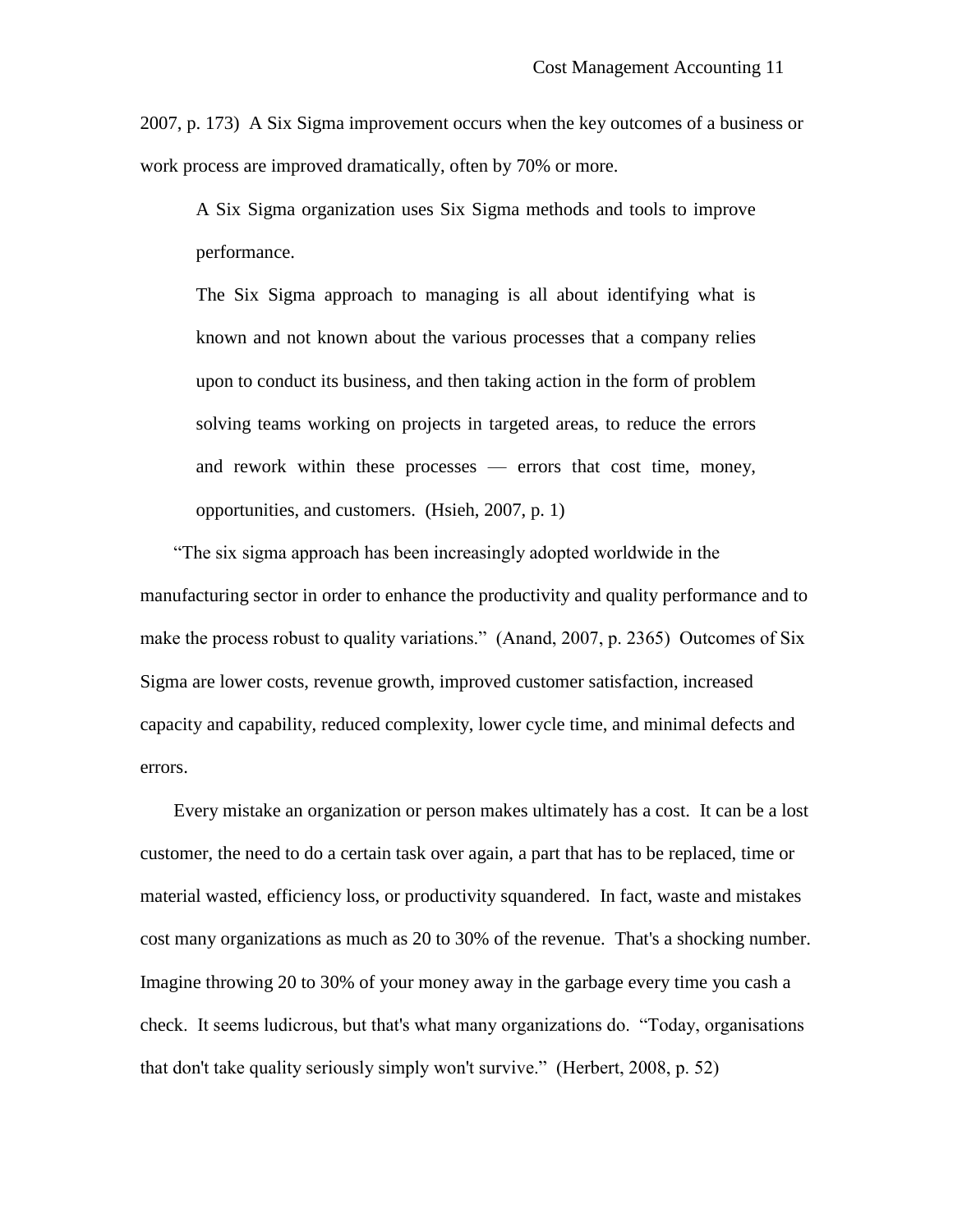All businesses, organizations, and individuals have room to improve. No operation is run so tightly that another ounce of inefficiency and waste cannot be squeezed out. By their nature, organizations tend to become messy as they grow. Procedures, technology, systems, and processes -- the way of doing business becomes a culture with bottlenecks, meaning work piles up in one part of the organization while other parts sit idle with nothing to do. Six Sigma also applies to service based businesses. "Six Sigma has inspired the approach to quality management in many industries including health care since it began in the manufacturing sector at Motorola." (Martin, 2007, p. 24)

One of the first steps that an organization will take toward the implementation of Six Sigma is choosing a Six Sigma team. In developing any Six Sigma team, there are seven basic functions and roles that must be developed. These functions and roles are leadership group or counsel, project sponsors and champions, implementation leader, Six Sigma coach master black belt, team leader or project leader black belt, team members, and process owner. It is very important that all team members, along with management, owners, and employees, understand the importance of Six Sigma. Any organization or corporation is only as strong as its weakest link.

Tangible commitment and support from senior company executives remains the number one factor for a successful Six Sigma deployment, and in particular successful project execution. Such commitment and support sends a clear message throughout the organisation, acting as the sharp point of the arrow and allowing Black Belts the freedom to focus on completing projects (rather than having to manage through the minefield of company politics). However, executive commitment and engagement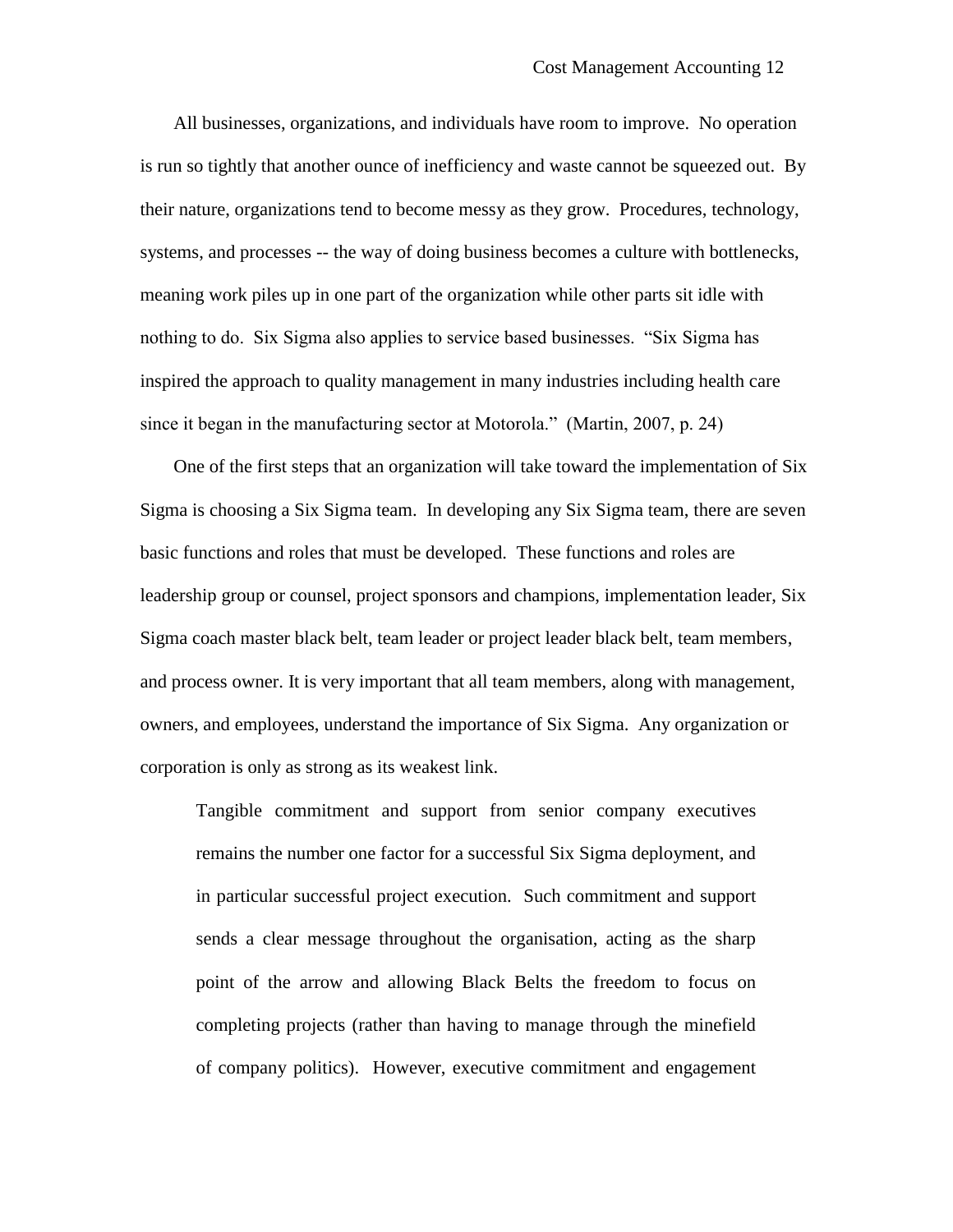cannot be taken for granted. A portion of executive compensation should therefore be linked to reaching corporate Six Sigma goals and objectives, including the ROI and audited benefits of the program – "you get what you measure…" (Van Dyk, 2008, p. 2)

The relationships demonstrated between quality culture development and organisational factors such as management commitment, creating awareness of quality, training, employee participation and performance evaluation, provides managers with some understanding of the processes that are likely to drive quality-oriented behaviour within organisations. Cultural change efforts can hence be designed to have maximum effect. It seems that the Six Sigma management programme does embody many of these factors; hence the hypothesis that a Six Sigma management programme can play a part in the development of a quality culture is supported. (Davison, 2007, p. 260)

The next step an organization needs to take in the implementation of Six Sigma is to set business metrics. If you don't have measurements, you can't make progress because you don't know where you are. Simply put, everyone needs a scorecard. In business, the most important scorecard is profit. Business benchmarks provide a way to objectively quantify a process. Any benchmark that helps management understand its operations might be a business measurement tool; number of products completed per job run, percent of defects from a process, hours required to deliver a certain number of outputs or provide a service, and so on. Business benchmarking provides data that Six Sigma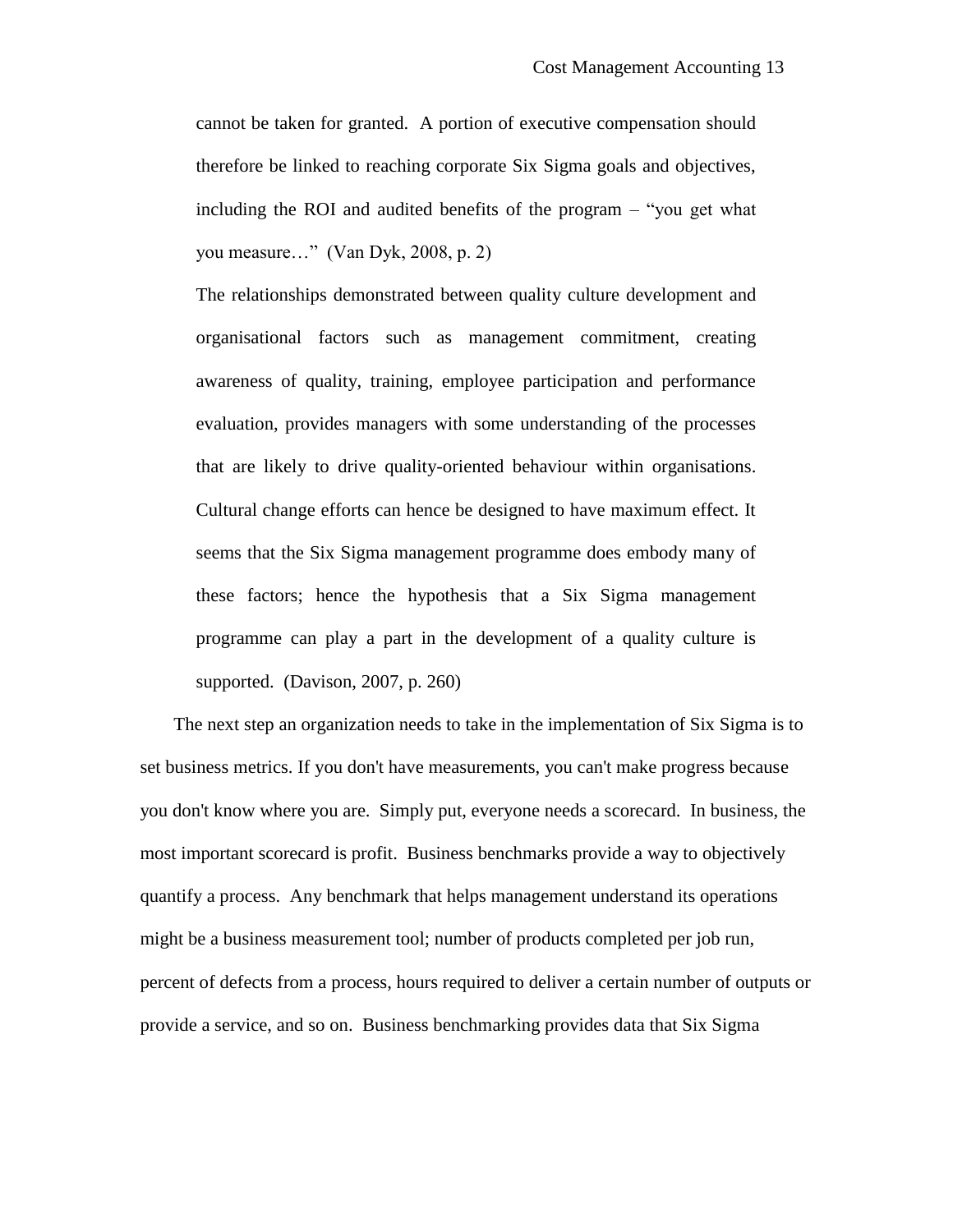managers can use to better understand their processes and identify target areas for improvement.

When setting business benchmarks, standard deviation becomes an integral part. Standard deviation is the average difference between any value in a series of values and the mean of all the values in that series. This statistic is a measure of the variation in a distribution of values. Along with standard deviation, the Bell curve, charts, and graphs become very valuable. Once we have our data we can start plotting the data on a control chart. If we plot enough values on a control chart we will likely find that the distribution of values forms some variant of a bell shaped curve. This curve can assume various shapes. However, in a normal curve, statisticians have determined that about 68.2% of values will be within one standard deviation of the mean, about 95.5% will be within two standard deviations, and 99.7% will be within three standard deviations. Our goal is to reduce the variation in the process. The first thing we need to do is determine how much variation is acceptable; then, with those values, we can set our lower specification limit and our upper specification limit. These are the upper and lower boundaries within which the system or process must operate.

How does all of this discussion of variation and standard deviation and curve rates relate to Six Sigma? The goal of Six Sigma is to reduce the standard deviation of the process variation to the point that six standard deviations or Six Sigma can fit within specification limits. Six Sigma will take into consideration process capabilities. "Process capability refers to the ability of a process to produce a defect-free product or service in a controlled manner of production or service environment. Various indicators are usedsome address overall performance, some address potential performance." (Shashidahar,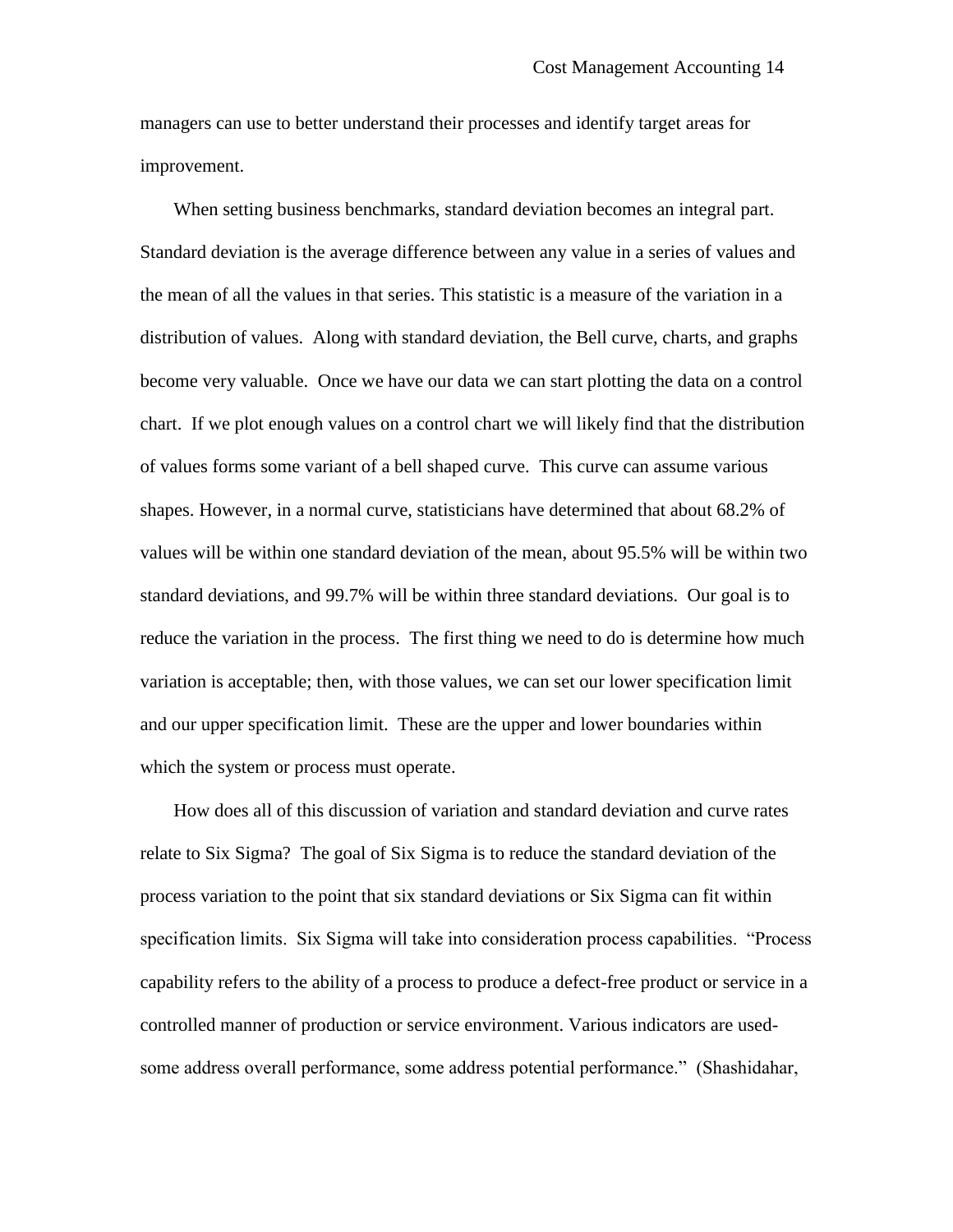2003, p. 1) "The *capability index* (Cp) of a process is usually expressed as *process width* (the difference between USL and LSL) divided by six times the standard deviation (six sigma) of the process… The higher your Cp, the less variation in your process." (Brue, 2002, p. 42)

There's a second process capability index, Cpk. In essence, this splits the process capability of Cp into two values… In addition to the lower and upper specification limits, there's another pair of limits that should be plotted for any process - the *lower control limit* (LCL) and the *upper control limit* (UCL). These values mark the minimum and maximum inherent limits of the process, based on data collected from the process. If the control limits are within the specification limits or align with them, then this process is considered to be *capable* of meeting the specifications. If either or both of the control limits are outside the specification limits, then the process is considered *incapable* of meeting the specifications. (Brue, 2002, p. 43)

Please keep in mind this brief discussion of Cp and Cpk is in the most simplistic form. In addition, other important tools have not been discussed.

Measurement is crucial to the success of your Six Sigma initiative. It makes a lasting difference between business as usual and dramatic improvement in productivity and profitability. Metrics apply statistical tools to evaluate and quantify the performance of any process. Metrics show you the true cost of poor quality and indicate the direct relationship between quality and cost. When you increase the former you can reduce the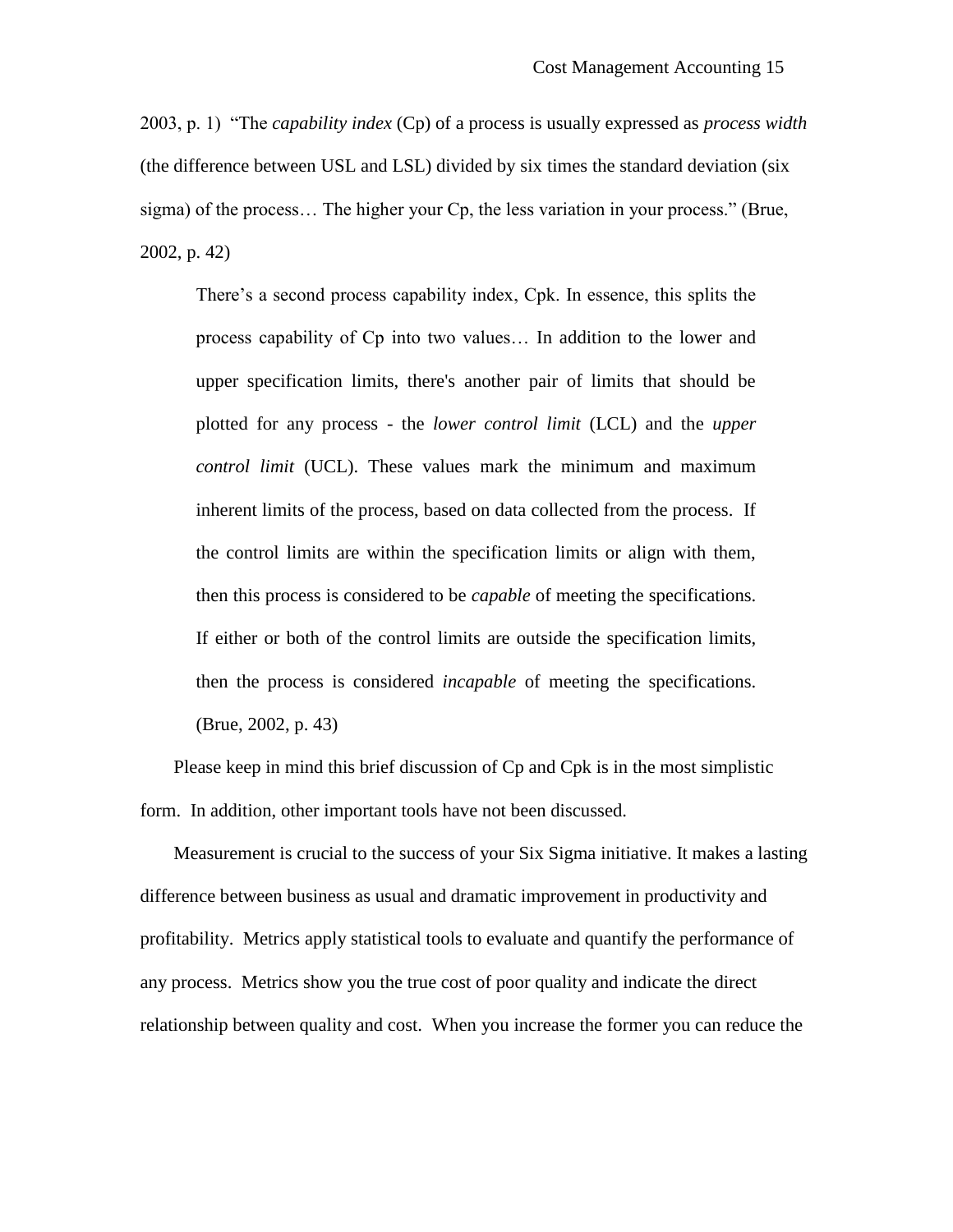latter resulting in even greater customer satisfaction. Metrics must be clear and simple and must yield information quickly, so you can improve your processes continuously.

When implementing Six Sigma, keep your objectives clear. Stay on track. Focus on results. It is a good idea to make sure that all executives readily communicate why, when, and how the undertaking of the Six Sigma project is going to be done. It is also a good idea to take a survey from the individuals involved in a Six Sigma project to find out actually how much they know about Six Sigma tools and to gauge the extent and depth of training that will be needed before you get started. Plan your Six Sigma initiative well. There are many steps to organize and many individuals to prepare and coordinate, to ensure the best possible outcomes. In some situations, choosing an outside consultant with the demonstrated qualifications is important to ensure that the Six Sigma initiative will be implemented and monitored.

When setting the roles and responsibilities of individuals, please keep in mind that your primary resources are your people, particularly the ones who will play the key roles in your Six Sigma project. Understanding and defining key operational roles from the start is very important. All the key players should know their responsibilities and roles and how all the roles will work together. Involve executive managers in leading the Six Sigma initiatives and in promoting it throughout the organization. Their leadership is critical to success. Owners must buy into the process in question and be dedicated to doing whatever it takes to make it easier for the leaders, such as master black belts, to achieve results. Use the expertise and experience of leaders such as master black belts whenever and wherever you can. Outside skilled practitioners can be extraordinarily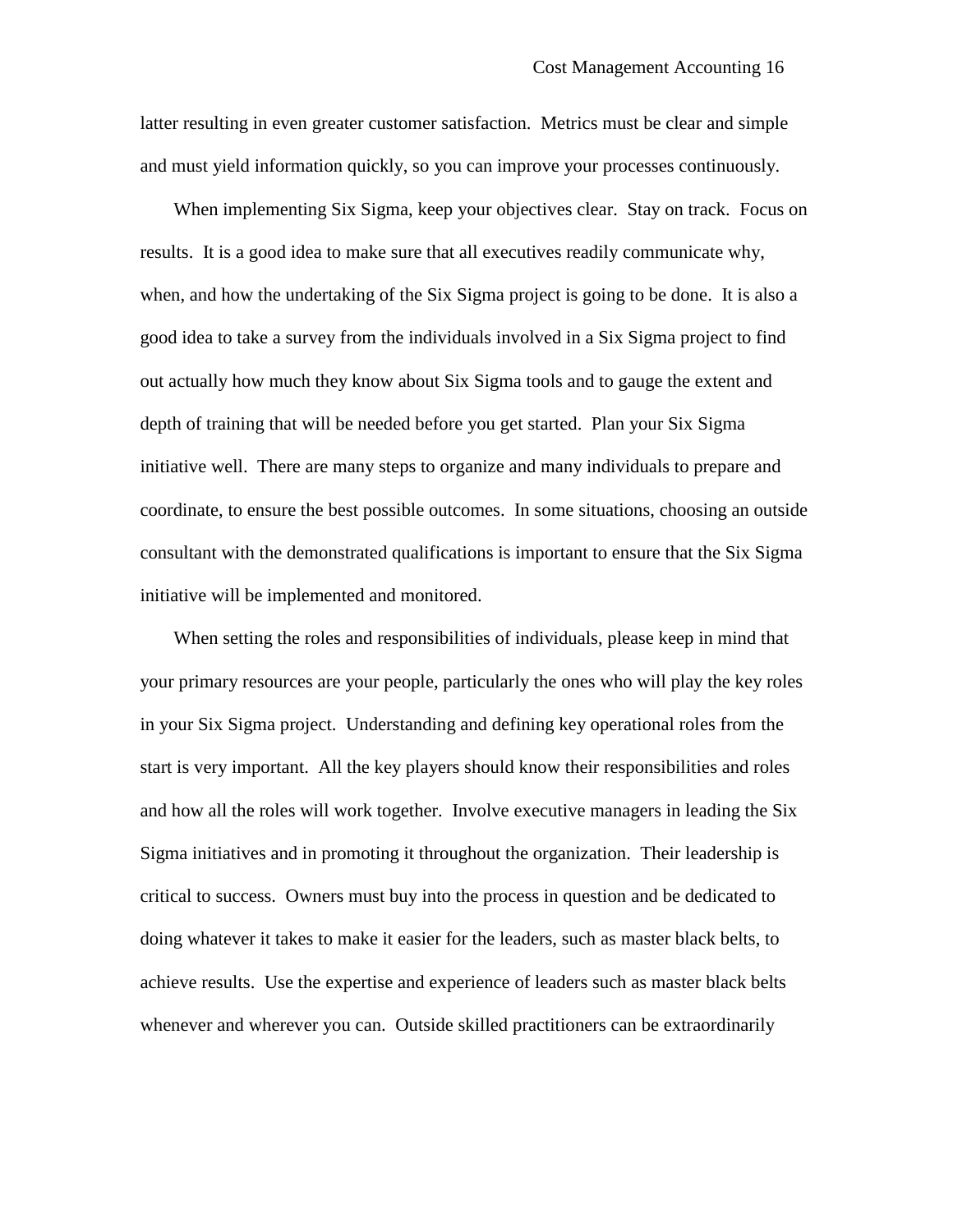valuable and are important in helping you get your initiative under way. Please keep in mind that training can develop the essential qualities, but it cannot create them.

There is usually a time lag between adoption of a strategy and its effect on financial results. We admit that there can be a great amount of discomfort for management immediately after adopting any costly strategic initiative. Often, these initiatives do not show immediate financial gains, and it is during these trying times that many potentially successful initiatives are abandoned. It is, therefore, important for the organization to change its culture to focus more on long-term financial performance and less on short-term results. (DeBusk, 2008, p. 15)

Variation is the enemy in any process. Variation can be broken down into two categories, expected and unexpected. Expected variation should be monitored and reduced, whereas unexpected variation should be eliminated. Six Sigma is the best methodology to use to promote the effective and efficient use of company resources.

"Through wisdom a house is built, And by understanding it is established; By knowledge the rooms are filled With all precious and pleasant riches." (Proverbs 24: 3-4)

The information in this paper is a brief discussion of Six Sigma and some of the tools that are available from it. Hopefully, by reading this paper you have gained a basic understanding of cost management accounting and Six Sigma.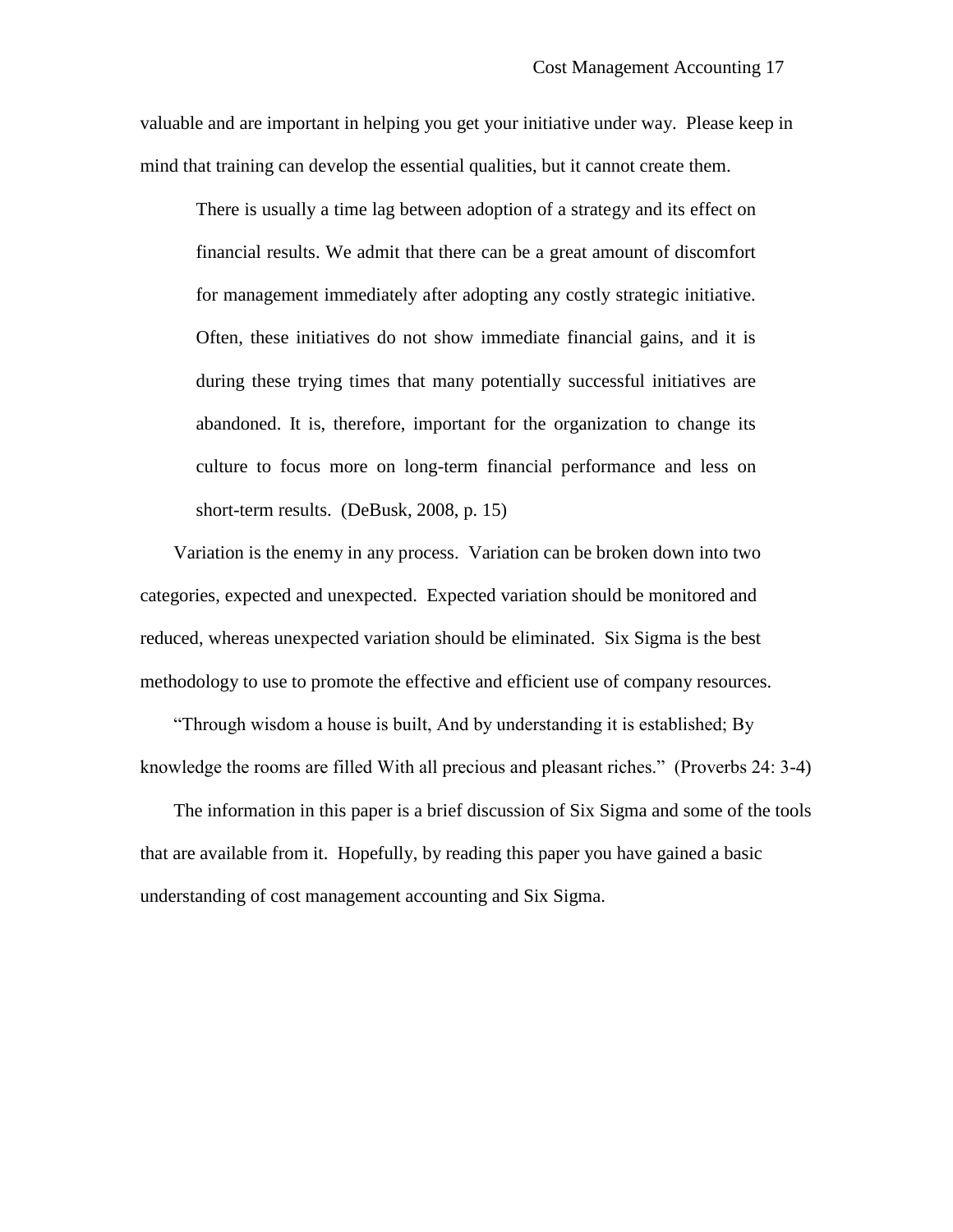## References

- Anand, Raj Bardhan, Shukla, Sanjay Kumar, Ghorpade, Amol, Tiwari, M.K., Shankar, Ravi. *Six sigma-based approach to optimize deep drawing operation variables.* (International Journal of Production Research: Vol. 45, No. 10, 15 May 2007. Taylor & Francis Ltd).
- Bandyopadhyay, Jayanta K., Lichtman, Robert. *Six sigma approach to quality and productivity improvement in an institution for higher education in the United States.* (International Journal of Management, Vol. 24 No. 4:December 2007).

Brue, Greg. *Six sigma for managers.* (McGraw-Hill:2002).

- Davison, Louise, Al-Shaghana, Kadim. *The link between six sigma and quality culture – an empirical study.* (Total Quality Management, Vol. 18, No. 3:May 2007).
- DeBusk, Gerald, CPA, CMA, Ph.D., DeBusk, Chuck, Six Sigma Master Black Belt. *Six sigma: Tracing results to the bottom line.* (Tennessee CPA Journal: January/February 2008.)
- Herbert, Ian. *Management accounting – performance evaluation.* (Financial Management. Caspian Publishing).
- Hsieh, Chang-Tseh, Lin, Binshan, Manduca, Bill. *Information technology and six sigma implementation.* (Journal of Computer Information Systems: Summer 2007. International Association for Computer Information Systems).

Martin, William F. *Quality models: Selecting the best model to deliver results.* (The Physician Executive: May - June 2007. American College of Physician Executives).

Northrup, C. Lynn, CPA, CPIM. *Dynamics of profit-focused accounting: Attaining sustained value and bottom-line improvement.* (J. Ross Publishing, 2004).